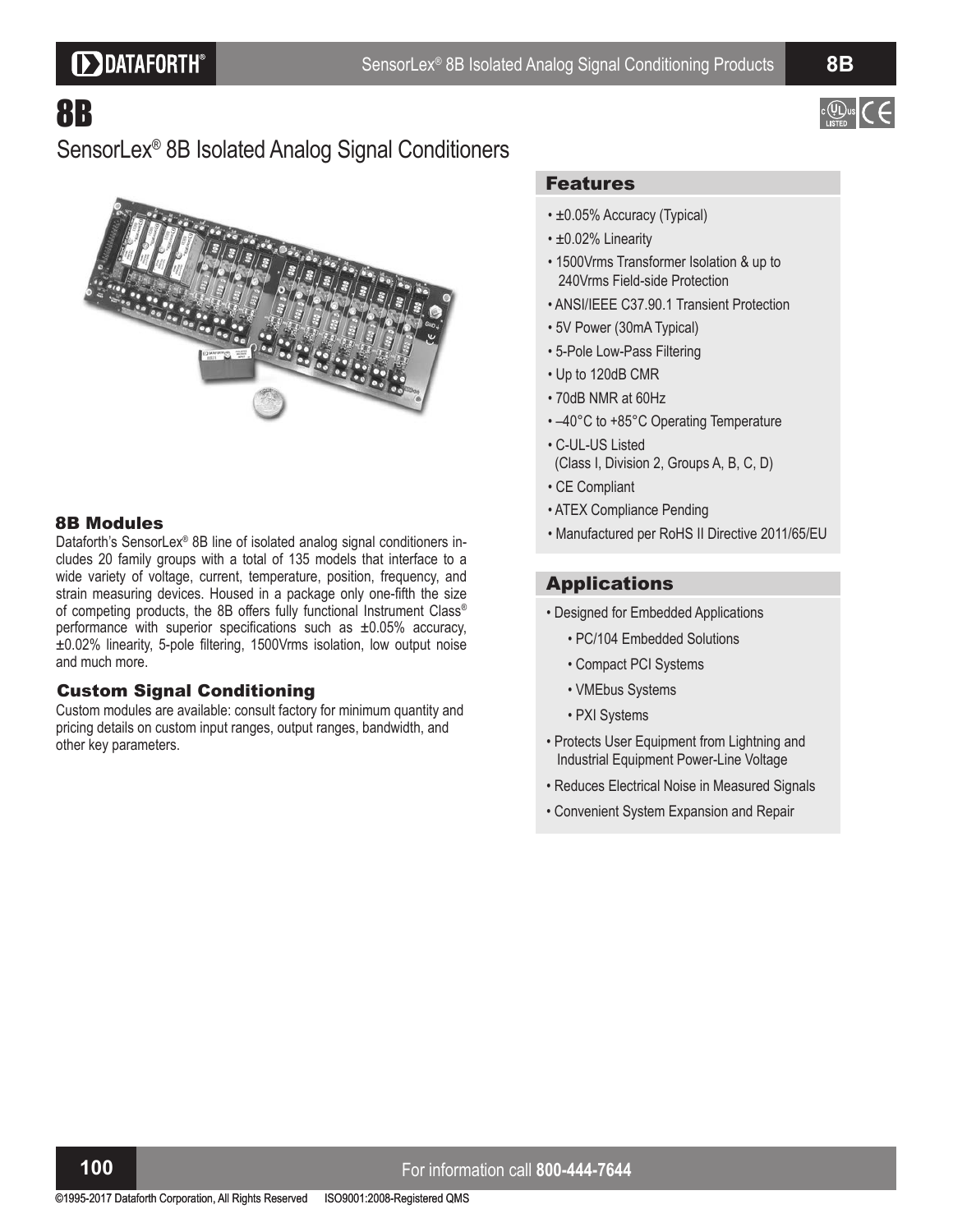**8 B**

#### 8B Selection Guide

| VOLTAGE INPUT MODULES, 3Hz BANDWIDTH Page 104                  |                    |                                                                                | THERMOCOUPLE INPUT MODULES (0 to +5V OUTPUT, 3Hz BW) Page 116 |                                                  |                   |                     |                                                                                 |           |
|----------------------------------------------------------------|--------------------|--------------------------------------------------------------------------------|---------------------------------------------------------------|--------------------------------------------------|-------------------|---------------------|---------------------------------------------------------------------------------|-----------|
| <b>MODEL</b>                                                   | <b>INPUT RANGE</b> | <b>OUTPUT RANGE</b>                                                            | <b>MODEL</b>                                                  | <b>TYPE</b>                                      |                   |                     | <b>INPUT RANGE</b>                                                              |           |
| 8B30-01                                                        |                    | ±5V                                                                            |                                                               |                                                  |                   |                     |                                                                                 |           |
|                                                                | ±10mV              |                                                                                | 8B37J                                                         | J                                                |                   |                     | $-100^{\circ}$ C to +760 $^{\circ}$ C (-148 $^{\circ}$ F to +1400 $^{\circ}$ F) |           |
| 8B30-02                                                        | ±50mV              | ±5V                                                                            | 8B37K                                                         | Κ                                                |                   |                     | $-100^{\circ}$ C to +1350°C (-148°F to +2462°F)                                 |           |
| 8B30-03                                                        | ±100mV             | ±5V                                                                            | 8B37T                                                         | Τ                                                |                   |                     | $-100^{\circ}$ C to +400 $^{\circ}$ C (-148 $^{\circ}$ F to +752 $^{\circ}$ F)  |           |
| 8B30-04                                                        | ±10mV              | $0$ to $+5V$                                                                   | 8B37R                                                         | R                                                |                   |                     | 0°C to +1750°C (+32°F to +3182°F)                                               |           |
| 8B30-05                                                        | ±50mV              | $0$ to $+5V$                                                                   | 8B37S                                                         | S                                                |                   |                     | 0°C to +1750°C (+32°F to +3182°F)                                               |           |
| 8B30-06                                                        | ±100mV             | $0$ to $+5V$                                                                   |                                                               |                                                  |                   |                     |                                                                                 |           |
|                                                                |                    |                                                                                |                                                               | STRAIN GAGE INPUT MODULES Page 118               |                   |                     |                                                                                 |           |
| 8B31-01                                                        | ±1V                | ±5V                                                                            |                                                               |                                                  |                   |                     |                                                                                 |           |
| 8B31-02                                                        | ±5V                | ±5V                                                                            |                                                               |                                                  | <b>EXCITATION</b> |                     | <b>OUTPUT</b>                                                                   |           |
| 8B31-03                                                        | ±10V               | ±5V                                                                            | <b>MODEL</b>                                                  | <b>INPUT RANGE</b>                               | <b>VOLTAGE</b>    | <b>SENS</b>         | <b>RANGE</b>                                                                    | <b>BW</b> |
| 8B31-04                                                        | ±1V                | $0$ to $+5V$                                                                   | 8B38-01                                                       | ±10mV                                            | $+3.333V$         | 3mV/V               | ±5V                                                                             | 8kHz      |
| 8B31-05                                                        | ±5V                | $0$ to $+5V$                                                                   | 8B38-02                                                       | ±30mV                                            | $+10.0V$          | 3mV/V               | ±5V                                                                             | 8kHz      |
| 8B31-06                                                        | ±10V               | $0$ to $+5V$                                                                   | 8B38-05                                                       | ±20mV                                            | $+10.0V$          | 2mVM                | ±5V                                                                             | 8kHz      |
|                                                                |                    |                                                                                | 8B38-06                                                       | ±10mV                                            | $+3.333V$         | 3mV/V               | $0$ to $+5V$                                                                    | 8kHz      |
| 8B31-07                                                        | ±20V               | ±5V                                                                            | 8B38-07                                                       | ±30mV                                            | $+10.0V$          | 3mV/V               | $0$ to $+5V$                                                                    | 8kHz      |
| 8B31-08                                                        | ±20V               | $0$ to $+5V$                                                                   | 8B38-08                                                       | ±20mV                                            | $+10.0V$          | 2mVM                | $0$ to $+5V$                                                                    | 8kHz      |
| 8B31-09                                                        | ±40V               | ±5V                                                                            |                                                               |                                                  |                   |                     |                                                                                 |           |
| 8B31-10                                                        | ±40V               | $0$ to $+5V$                                                                   |                                                               |                                                  |                   |                     |                                                                                 |           |
| 8B31-12                                                        | ±60V               | ±5V                                                                            | 8B38-31                                                       | ±10mV                                            | $+3.333V$         | 3mV/V               | ±5V                                                                             | 3Hz       |
| 8B31-13                                                        | ±60V               | $0$ to $+5V$                                                                   | 8B38-32                                                       | ±30mV                                            | $+10.0V$          | 3mV/V               | ±5V                                                                             | 3Hz       |
|                                                                |                    |                                                                                | 8B38-35                                                       | ±20mV                                            | $+10.0V$          | 2mVM                | $\pm 5V$                                                                        | 3Hz       |
| CURRENT INPUT MODULES, 3Hz BANDWIDTH Page 106                  |                    |                                                                                | 8B38-36                                                       | ±10mV                                            | $+3.333V$         | 3mV/V               | $0$ to $+5V$                                                                    | 3Hz       |
|                                                                |                    |                                                                                | 8B38-37                                                       | ±30mV                                            | $+10.0V$          | 3mV/V               | $0$ to $+5V$                                                                    | 3Hz       |
| MODEL                                                          | <b>INPUT RANGE</b> | <b>OUTPUT RANGE</b>                                                            | 8B38-38                                                       | ±20mV                                            | $+10.0V$          | 2mV/V               | $0$ to $+5V$                                                                    | 3Hz       |
| 8B32-01                                                        | 4 to 20mA          | $0$ to $+5V$                                                                   |                                                               |                                                  |                   |                     |                                                                                 |           |
| 8B32-02                                                        | 0 to 20mA          | $0$ to $+5V$                                                                   |                                                               | CURRENT OUTPUT MODULES, 100Hz BANDWIDTH Page 120 |                   |                     |                                                                                 |           |
|                                                                |                    |                                                                                | <b>MODEL</b>                                                  | <b>INPUT RANGE</b>                               |                   | <b>OUTPUT RANGE</b> |                                                                                 |           |
| ISOLATED TRUE RMS INPUT MODULES Page 108                       |                    |                                                                                | 8B39-01                                                       | $0$ to $+5V$                                     |                   | 4 to 20mA           |                                                                                 |           |
| <b>MODEL</b>                                                   | <b>INPUT RANGE</b> | <b>OUTPUT RANGE</b>                                                            | 8B39-02                                                       | ±5V                                              |                   | 4 to 20mA           |                                                                                 |           |
|                                                                |                    |                                                                                |                                                               |                                                  |                   |                     |                                                                                 |           |
| 8B33-01                                                        | 0 to 100mV         | $0$ to $+5V$                                                                   | 8B39-03                                                       | $0$ to $+5V$                                     |                   | 0 to 20mA           |                                                                                 |           |
| 8B33-02                                                        | 0 to 1V            | $0$ to $+5V$                                                                   | 8B39-04                                                       | ±5V                                              |                   | 0 to 20mA           |                                                                                 |           |
| 8B33-03                                                        | 0 to 10V           | $0$ to $+5V$                                                                   | 8B39-07                                                       | ±5V                                              |                   | $-20$ to $20mA$     |                                                                                 |           |
| 8B33-04                                                        | 0 to 150V          | $0$ to $+5V$                                                                   |                                                               |                                                  |                   |                     |                                                                                 |           |
| 8B33-05                                                        | 0 to 300V          | $0$ to $+5V$                                                                   |                                                               | VOLTAGE INPUT MODULES, 1kHz BANDWIDTH Page 122   |                   |                     |                                                                                 |           |
| 8B33-06                                                        | 0 to 1A            | $0$ to $+5V$                                                                   |                                                               |                                                  |                   |                     |                                                                                 |           |
|                                                                |                    |                                                                                | <b>MODEL</b>                                                  | <b>INPUT RANGE</b>                               |                   | <b>OUTPUT RANGE</b> |                                                                                 |           |
|                                                                |                    | LINEARIZED 2- OR 3-WIRE RTD MODULES (0 to +5V OUTPUT, 3Hz BW) Page 110         | 8B40-01                                                       | ±10mV                                            |                   | ±5V                 |                                                                                 |           |
|                                                                |                    |                                                                                | 8B40-02                                                       | ±50mV                                            |                   | ±5V                 |                                                                                 |           |
| <b>MODEL</b>                                                   | <b>TYPE</b>        | <b>INPUT RANGE</b>                                                             | 8B40-03                                                       | ±100mV                                           |                   | ±5V                 |                                                                                 |           |
|                                                                |                    |                                                                                | 8B40-04                                                       | ±10mV                                            |                   | $0$ to $+5V$        |                                                                                 |           |
| 8B34-01                                                        | $100\Omega$ Pt     | $-100^{\circ}$ C to +100 $^{\circ}$ C (-148 $^{\circ}$ F to +212 $^{\circ}$ F) | 8B40-05                                                       | ±50mV                                            |                   | $0$ to $+5V$        |                                                                                 |           |
| 8B34-02                                                        | 100Ω Pt            | 0°C to +100°C (+32°F to +212°F)                                                | 8B40-06                                                       | ±100mV                                           |                   | $0$ to $+5V$        |                                                                                 |           |
| 8B34-03                                                        | $100\Omega$ Pt     | 0°C to +200°C (+32°F to +392°F)                                                |                                                               |                                                  |                   |                     |                                                                                 |           |
| 8B34-04                                                        | $100\Omega$ Pt     | 0°C to +600°C (+32°F to +1112°F)                                               | 8B41-01                                                       | ±1V                                              |                   | ±5V                 |                                                                                 |           |
|                                                                |                    |                                                                                | 8B41-02                                                       | ±5V                                              |                   | ±5V                 |                                                                                 |           |
|                                                                |                    | LINEARIZED 4-WIRE RTD MODULES (0 to +5V OUTPUT, 3Hz BW) Page 112               | 8B41-03                                                       | ±10V                                             |                   | ±5V                 |                                                                                 |           |
|                                                                |                    |                                                                                |                                                               |                                                  |                   |                     |                                                                                 |           |
| <b>MODEL</b>                                                   | <b>TYPE</b>        | <b>INPUT RANGE</b>                                                             | 8B41-04                                                       | ±1V                                              |                   | $0$ to $+5V$        |                                                                                 |           |
| 8B35-01                                                        | $100\Omega$ Pt     | -100°C to +100°C (-148°F to +212°F)                                            | 8B41-05                                                       | ±5V                                              |                   | $0$ to $+5V$        |                                                                                 |           |
| 8B35-02                                                        | 100Ω Pt            | 0°C to +100°C (+32°F to +212°F)                                                | 8B41-06                                                       | ±10V                                             |                   | $0$ to $+5V$        |                                                                                 |           |
| 8B35-03                                                        | 100Ω Pt            | 0°C to +200°C (+32°F to +392°F)                                                | 8B41-07                                                       | ±20V                                             |                   | ±5V                 |                                                                                 |           |
| 8B35-04                                                        | $100\Omega$ Pt     | 0°C to +600°C (+32°F to +1112°F)                                               | 8B41-08                                                       | ±20V                                             |                   | $0$ to $+5V$        |                                                                                 |           |
|                                                                |                    |                                                                                | 8B41-09                                                       | ±40V                                             |                   | ±5V                 |                                                                                 |           |
| POTENTIOMETER INPUT MODULES (0 to +5V OUTPUT, 3Hz BW) Page 114 |                    |                                                                                | 8B41-10                                                       | ±40V                                             |                   | $0$ to $+5V$        |                                                                                 |           |
|                                                                |                    |                                                                                | 8B41-12                                                       | ±60V                                             |                   | ±5V                 |                                                                                 |           |
| <b>MODEL</b>                                                   | INPUT RANGE        | <b>OUTPUT RANGE</b>                                                            | 8B41-13                                                       | ±60V                                             |                   | $0$ to $+5V$        |                                                                                 |           |
| 8B36-01                                                        | 0 to $100\Omega$   | $0$ to $+5V$                                                                   |                                                               |                                                  |                   |                     |                                                                                 |           |
| 8B36-02                                                        | 0 to $500\Omega$   | $0$ to $+5V$                                                                   |                                                               |                                                  |                   |                     |                                                                                 |           |
| 8B36-03                                                        | 0 to 1 $k\Omega$   | $0$ to $+5V$                                                                   |                                                               |                                                  |                   |                     |                                                                                 |           |
| 8B36-04                                                        | 0 to $10k\Omega$   | $0$ to $+5V$                                                                   |                                                               |                                                  |                   |                     |                                                                                 |           |

Visit our website **www.dataforth.com 1 0 1**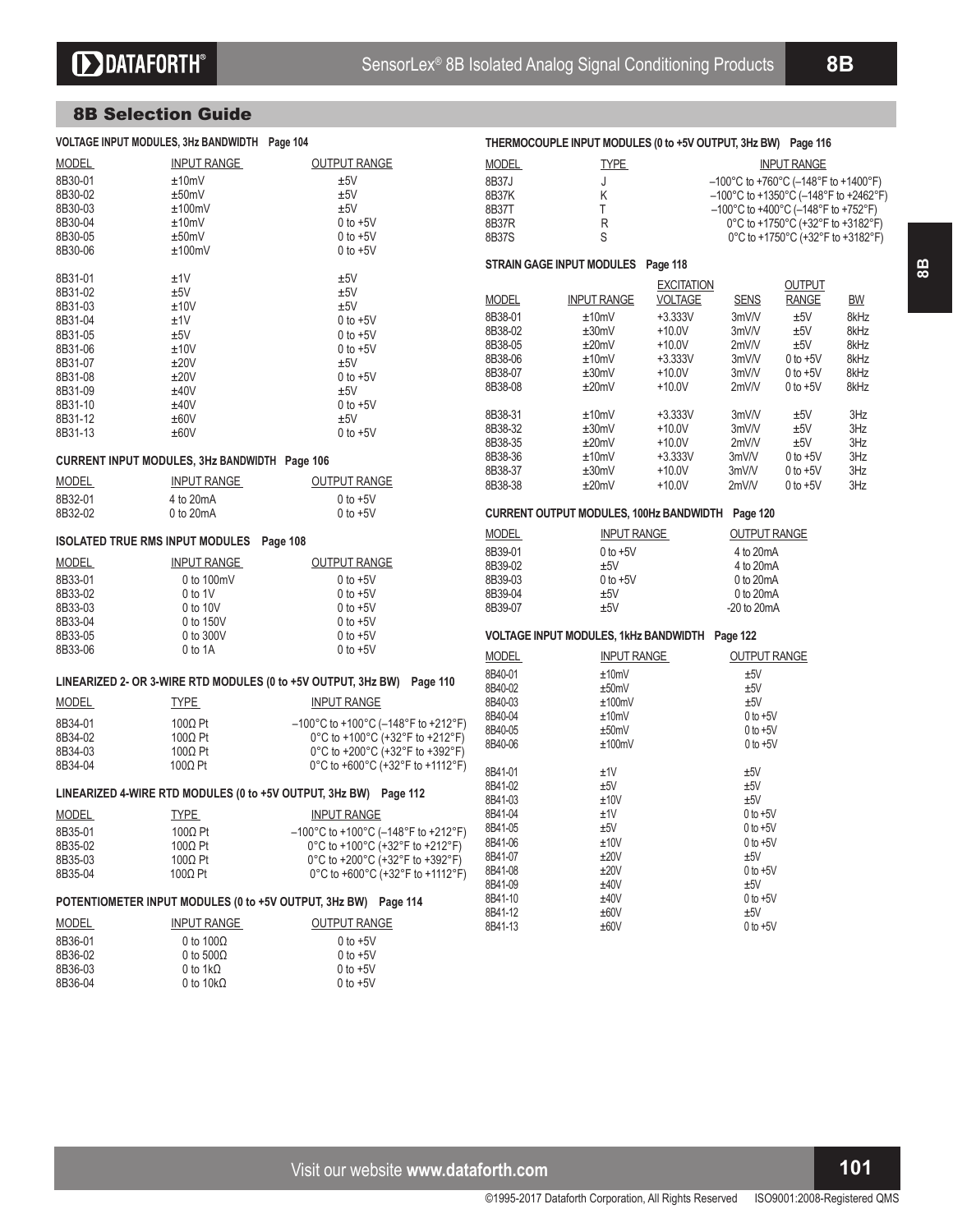## 8B Selection Guide (Continued)

| 2-WIRE TRANSMITTER INTERFACE MODULES Page 124  |                          |                                                                                                                                                       |                    | VOLTAGE OUTPUT MODULES, 100Hz BANDWIDTH Page 132 |                              |
|------------------------------------------------|--------------------------|-------------------------------------------------------------------------------------------------------------------------------------------------------|--------------------|--------------------------------------------------|------------------------------|
| <b>MODEL</b>                                   | <b>INPUT RANGE</b>       | <b>OUTPUT RANGE</b>                                                                                                                                   | <b>MODEL</b>       | <b>INPUT RANGE</b>                               | <b>OUTPUT RANGE</b>          |
| 8B42-01                                        | 4 to 20mA                | $0$ to $+5V$                                                                                                                                          | 8B49-01            | $0$ to $+5V$                                     | ±5V                          |
| 8B42-02                                        | 4 to 20mA                | $+1$ to $+5V$                                                                                                                                         | 8B49-02            | ±5V                                              | ±5V                          |
|                                                |                          |                                                                                                                                                       | 8B49-03            | ±5V                                              | $0$ to $+5V$                 |
| DC LVDT INPUT MODULES, 1kHz BANDWIDTH Page 126 |                          |                                                                                                                                                       | 8B49-04            | $0$ to $+10V$                                    | ±10V                         |
| <b>MODEL</b>                                   | <b>INPUT RANGE</b>       | <b>OUTPUT RANGE</b>                                                                                                                                   | 8B49-05            | ±10V                                             | ±10V                         |
| 8B43-01                                        | ±1V                      | ±5V                                                                                                                                                   | 8B49-06            | ±10V                                             | $0$ to $+10V$                |
| 8B43-02                                        | ±2V                      | ±5V                                                                                                                                                   | 8B49-07            | ±5V                                              | ±10V                         |
| 8B43-03                                        | ±3V                      | ±5V                                                                                                                                                   |                    |                                                  |                              |
| 8B43-04                                        | ±4V                      | ±5V                                                                                                                                                   |                    | VOLTAGE INPUT MODULES, 20kHz BANDWIDTH Page 134  |                              |
| 8B43-05                                        | ±5V                      | ±5V                                                                                                                                                   | <b>MODEL</b>       | <b>INPUT RANGE</b>                               | <b>OUTPUT RANGE</b>          |
| 8B43-11                                        | ±1V                      | $0$ to $+5V$                                                                                                                                          | 8B50-01            | ±20mV                                            | ±5V                          |
| 8B43-12                                        | ±2V                      | $0$ to $+5V$                                                                                                                                          | 8B50-02            | ±50mV                                            | ±5V                          |
| 8B43-13                                        | ±3V                      | $0$ to $+5V$                                                                                                                                          | 8B50-03            | ±100mV                                           | ±5V                          |
| 8B43-14                                        | ±4V                      | $0$ to $+5V$                                                                                                                                          | 8B50-04            | ±20mV                                            | $0$ to $+5V$                 |
| 8B43-15                                        | ±5V                      | $0$ to $+5V$                                                                                                                                          | 8B50-05            | ±50mV                                            | $0$ to $+5V$                 |
|                                                |                          |                                                                                                                                                       | 8B50-06            | ±100mV                                           | $0$ to $+5V$                 |
| FREQUENCY INPUT MODULES Page 128               |                          |                                                                                                                                                       | 8B51-01            | ±1V                                              | ±5V                          |
| <b>MODEL</b>                                   | <b>INPUT RANGE</b>       | <b>OUTPUT RANGE</b>                                                                                                                                   | 8B51-02            | ±5V                                              | ±5V                          |
| 8B45-01                                        | 0 to 500Hz               | $0$ to $+5V$                                                                                                                                          | 8B51-03            | ±10V                                             | ±5V                          |
| 8B45-02                                        | 0 to 1kHz                | $0$ to $+5V$                                                                                                                                          | 8B51-04<br>8B51-05 | ±1V<br>±5V                                       | $0$ to $+5V$<br>$0$ to $+5V$ |
| 8B45-03                                        | $0$ to $2.5$ kHz         | $0$ to $+5V$                                                                                                                                          | 8B51-06            | ±10V                                             | $0$ to $+5V$                 |
| 8B45-04                                        | 0 to 5kHz                | $0$ to $+5V$                                                                                                                                          | 8B51-07            | ±20V                                             | ±5V                          |
| 8B45-05                                        | 0 to 10kHz               | $0$ to $+5V$                                                                                                                                          | 8B51-08            | ±20V                                             | $0$ to $+5V$                 |
| 8B45-06                                        | 0 to 25kHz               | $0$ to $+5V$                                                                                                                                          | 8B51-09            | ±40V                                             | ±5V                          |
| 8B45-07                                        | 0 to 50kHz               | $0$ to $+5V$                                                                                                                                          | 8B51-10            | ±40V                                             | $0$ to $+5V$                 |
| 8B45-08                                        | 0 to 100kHz              | $0$ to $+5V$                                                                                                                                          | 8B51-12            | ±60V                                             | ±5V                          |
|                                                |                          |                                                                                                                                                       | 8B51-13            | ±60V                                             | $0$ to $+5V$                 |
|                                                |                          | LINEARIZED THERMOCOUPLE INPUT MODULES (0 to +5V OUTPUT, 3Hz BW) Page 130                                                                              |                    |                                                  |                              |
| <b>MODEL</b>                                   | <b>TYPE</b>              | <b>INPUT RANGE</b>                                                                                                                                    |                    |                                                  |                              |
| <b>OD47104</b>                                 | <b>Contract Contract</b> | $\overline{100}$ to $\overline{17}$ $\overline{200}$ $\overline{1}$ $\overline{100}$ $\overline{1}$ $\overline{100}$ $\overline{100}$ $\overline{11}$ |                    |                                                  |                              |

| --- <del>---</del> | <u>.</u> |                                                                                  |
|--------------------|----------|----------------------------------------------------------------------------------|
| 8B47J-01           |          | 0°C to +760°C (+32°F to +1400°F)                                                 |
| 8B47J-02           |          | $-100^{\circ}$ C to +300 $^{\circ}$ C (-148 $^{\circ}$ F to +572 $^{\circ}$ F)   |
| 8B47J-03           |          | 0°C to +500°C (+32°F to +932°F)                                                  |
| 8B47J-12           |          | $-100^{\circ}$ C to +760 $^{\circ}$ C (-148 $^{\circ}$ F to +1400 $^{\circ}$ F)  |
| 8B47K-04           | K.       | 0°C to +1000°C (+32°F to +1832°F)                                                |
| 8B47K-05           | K.       | 0°C to +500°C (+32°F to +932°F)                                                  |
| 8B47K-13           | K        | $-100^{\circ}$ C to +1350 $^{\circ}$ C (-148 $^{\circ}$ F to +2462 $^{\circ}$ F) |
| 8B47K-14           | K.       | 0°C to +1200°C (+32°F to +2192°F)                                                |
| 8B47T-06           |          | $-100^{\circ}$ C to +400 $^{\circ}$ C (-148 $^{\circ}$ F to +752 $^{\circ}$ F)   |
| 8B47T-07           |          | 0°C to +200°C (+32°F to +392°F)                                                  |
|                    |          |                                                                                  |

## **102 I Example 2 For information call 800-444-7644**